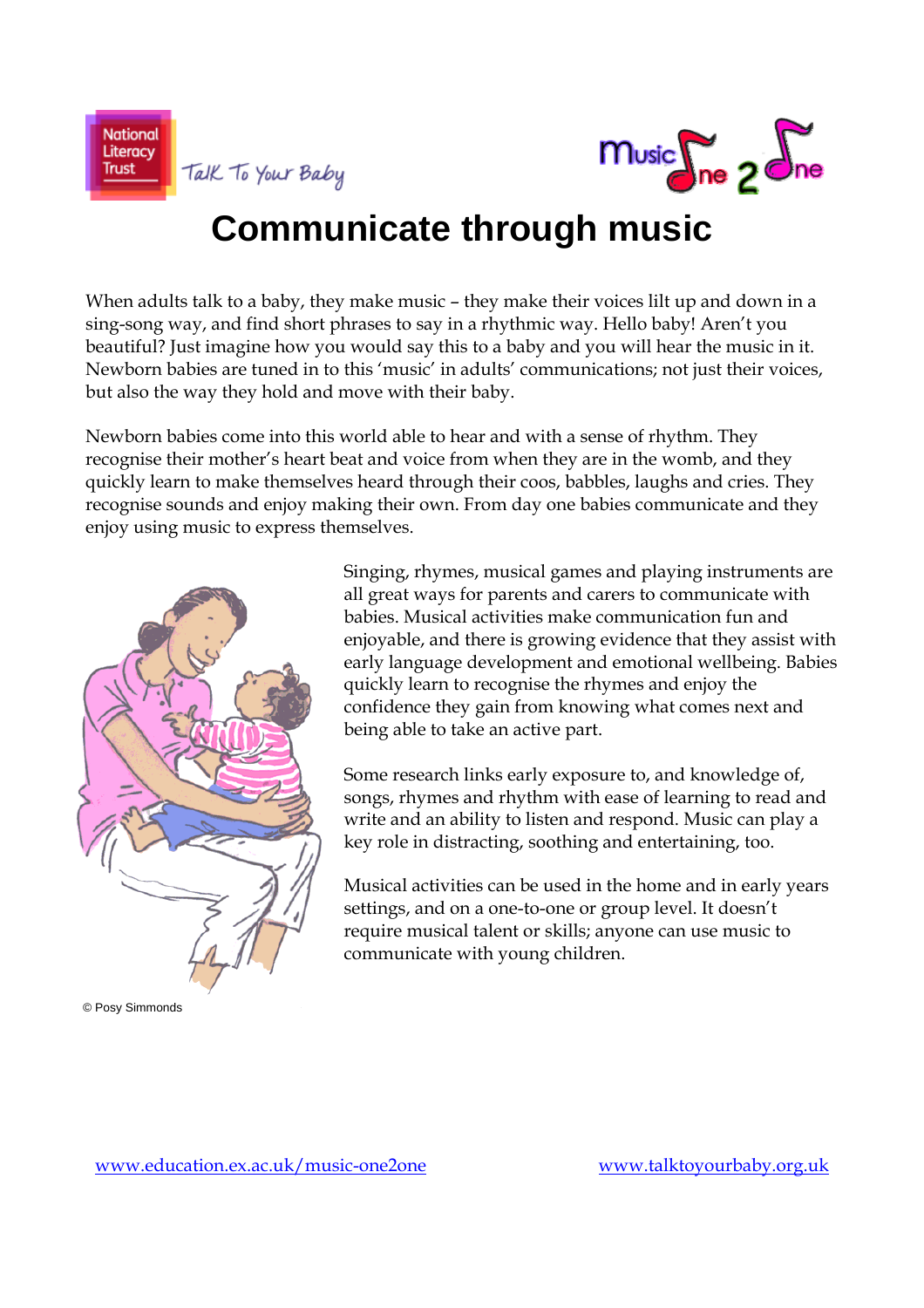

### Talk To Your Baby



### **Communicate through music activity pack**

This activity pack has been jointly developed by Talk To your Baby and Music One2One to encourage musical interaction with babies and young children. It is designed for practitioners and professionals to help share the joys and the communication benefits of musical activities with parents and carers. It includes:

- The *Babies love music* A4 sheet, which promotes the benefits of music and could be printed out and used as a flyer to give to parents, or blown up to A3 size and displayed as a poster
- A fun survey to find out old and new favourite songs and rhymes, designed to get parents and carers thinking about musical activities
- One-to-one musical activities, for use in settings or to give to parents to use at home
- Group musical activities, to be carried out with children and families in settings
- An information sheet with useful contacts

The pack is designed to be a flexible resource for practitioners to integrate into their existing activities, or to introduce new musical activities to families and children. The materials can be photocopied and freely distributed.

If you would like more information or have any comments on the pack please contact us:

Music One2One Talk To Your Baby Email: streetalison@aol.com 68 South Lambeth Road Email: susan.young@exeter.ac.uk London

 SW8 1RL Tel: 020 7587 1842 Email: talktoyourbaby@literacytrust.org.uk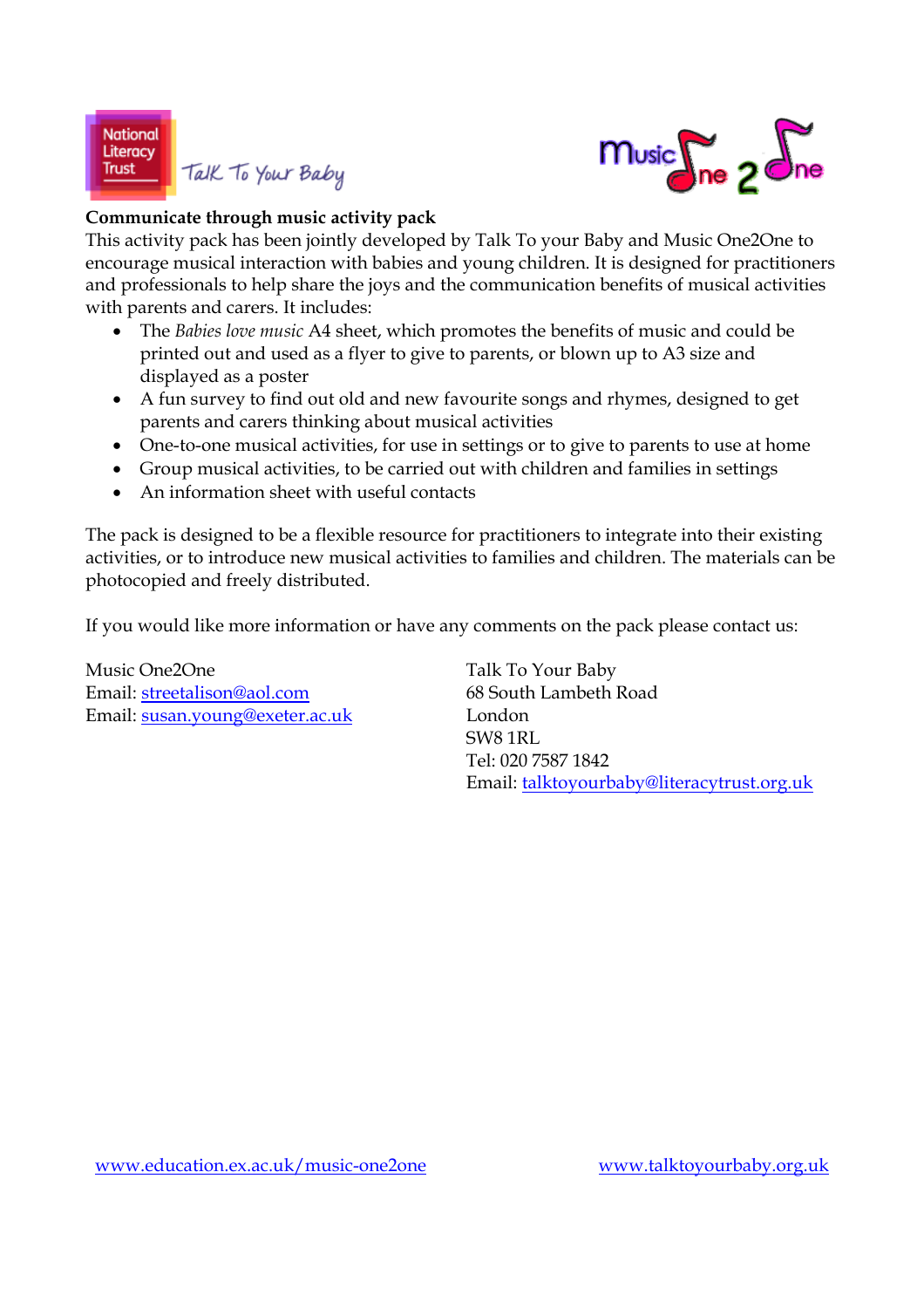



# **Babies love music**



- Babies can hear before they are born – they recognise your voice and the beat of your heart
- They love to hear a variety of music
- Listen carefully as they try out new sounds themselves – watch, respond and join in

• You don't need to be highly skilled – your voice is your baby's favourite music

- Sing your favourite song, clap your baby's hands, and move together with the rhythm of the music
- Have fun together exploring music and movement this will help you and your baby get to know each other and enjoy communicating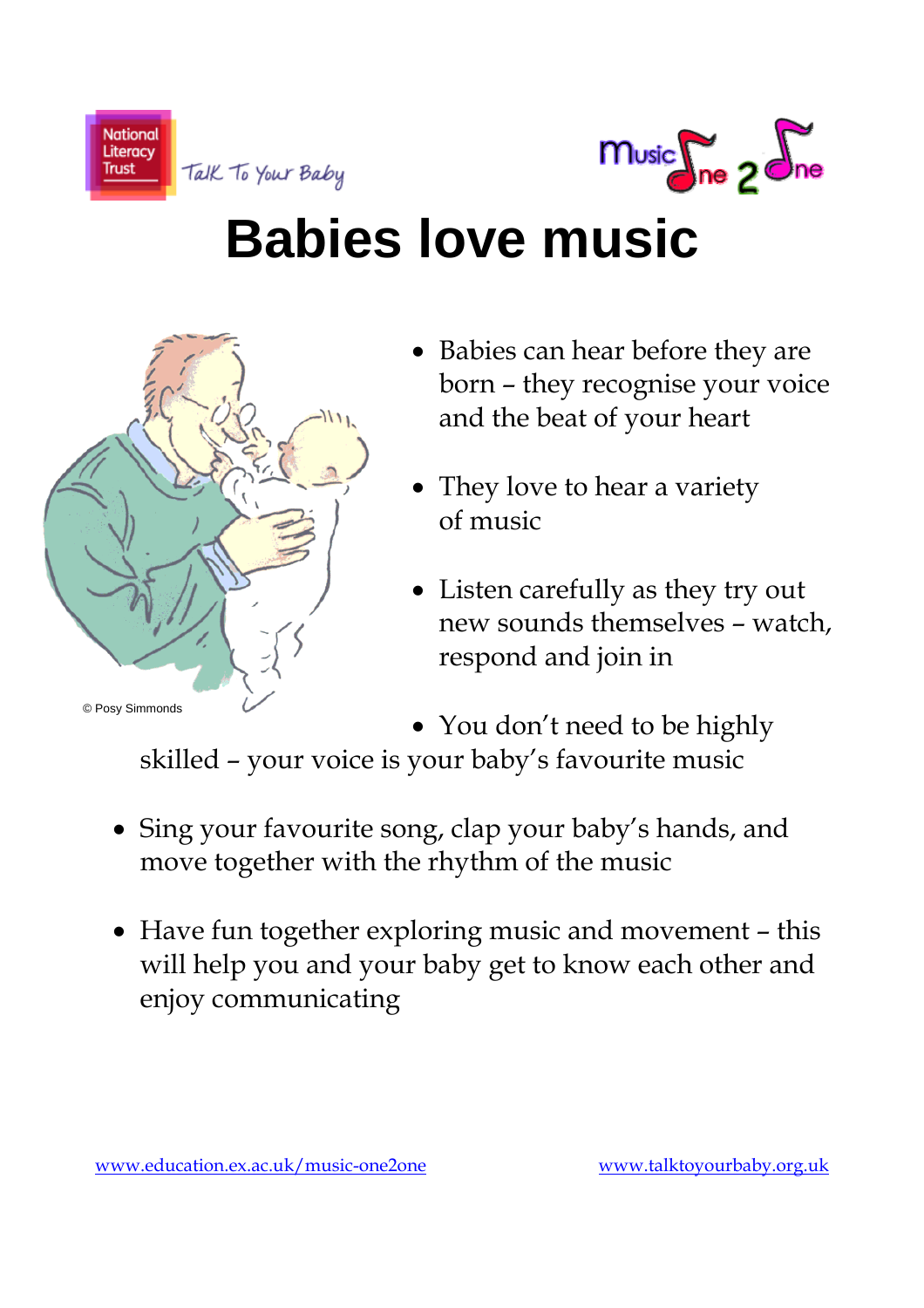



## **Share your favourite songs and rhymes**

Do you have a favourite nursery rhyme, song or tune from your childhood? What is it?

What do you associate the song with? A certain person, place or feeling?

\_\_\_\_\_\_\_\_\_\_\_\_\_\_\_\_\_\_\_\_\_\_\_\_\_\_\_\_\_\_\_\_\_\_\_\_\_\_\_\_\_\_\_\_\_\_\_\_\_\_\_\_\_\_\_\_\_\_\_\_\_\_\_\_\_ \_\_\_\_\_\_\_\_\_\_\_\_\_\_\_\_\_\_\_\_\_\_\_\_\_\_\_\_\_\_\_\_\_\_\_\_\_\_\_\_\_\_\_\_\_\_\_\_\_\_\_\_\_\_\_\_\_\_\_\_\_\_\_\_\_ \_\_\_\_\_\_\_\_\_\_\_\_\_\_\_\_\_\_\_\_\_\_\_\_\_\_\_\_\_\_\_\_\_\_\_\_\_\_\_\_\_\_\_\_\_\_\_\_\_\_\_\_\_\_\_\_\_\_\_\_\_\_\_\_\_

\_\_\_\_\_\_\_\_\_\_\_\_\_\_\_\_\_\_\_\_\_\_\_\_\_\_\_\_\_\_\_\_\_\_\_\_\_\_\_\_\_\_\_\_\_\_\_\_\_\_\_\_\_\_\_\_\_\_\_\_\_\_\_\_\_

What is your baby's favourite rhyme, song or tune?

How does she show her enjoyment of it? Cooing, gurgling, smiling, kicking?

\_\_\_\_\_\_\_\_\_\_\_\_\_\_\_\_\_\_\_\_\_\_\_\_\_\_\_\_\_\_\_\_\_\_\_\_\_\_\_\_\_\_\_ \_\_\_\_\_\_\_\_\_\_\_\_\_\_\_\_\_\_\_\_\_\_\_\_\_\_\_\_\_\_\_\_\_\_\_\_\_\_\_\_\_\_\_ \_\_\_\_\_\_\_\_\_\_\_\_\_\_\_\_\_\_\_\_\_\_\_\_\_\_\_\_\_\_\_\_\_\_\_\_\_\_\_\_\_\_\_

\_\_\_\_\_\_\_\_\_\_\_\_\_\_\_\_\_\_\_\_\_\_\_\_\_\_\_\_\_\_\_\_\_\_\_\_\_\_\_\_\_\_\_



© Posy Simmonds

www.education.ex.ac.uk/music-one2one www.talktoyourbaby.org.uk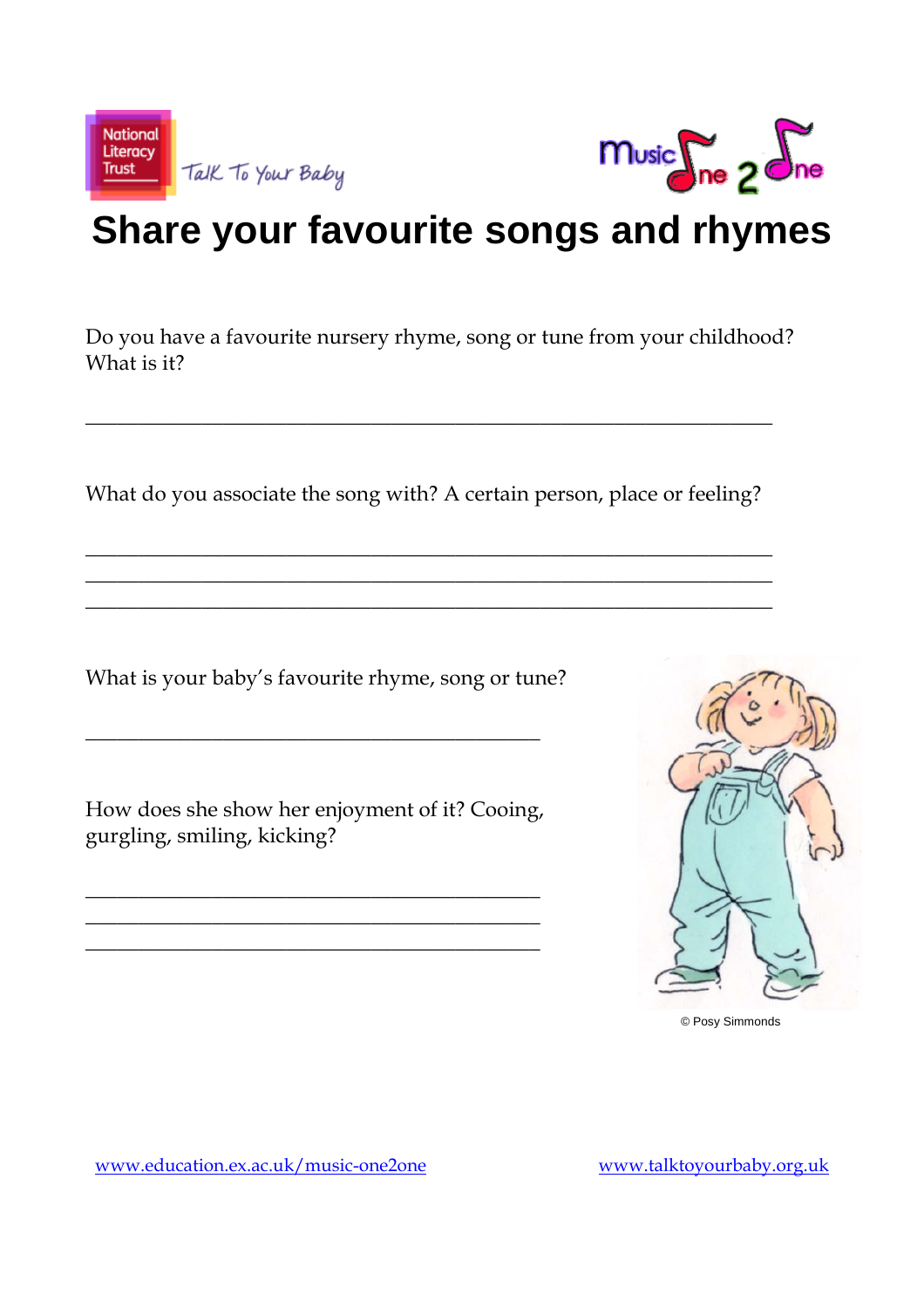**National** Literacy **Trust** 

music ne 2 one

**Activities for you and your baby**

• Turn off the TV and radio, sit your baby on your lap facing you and sing one of your favourite songs. It doesn't matter what song you sing; if you enjoy it, so will your baby. It could be the latest chart topper, a ballad, or a traditional nursery song. Don't worry if you don't think you sound great; your baby will love the sound of your voice.

Talk To Your Baby

- Include your baby's name in the song. Vary the tone of your voice. Give your baby time to respond. If he coos, wiggles or makes a face, watch and listen to him carefully to show just how interested you are by his response.
- Sing the same songs over and over. Your baby will not get bored hearing them. Try to use rhyming words, and emphasise the rhymes.
- Add movement to your words. Move with your baby to the beat and clap your hands or your baby's hands in time. Dance to the music – you can use a sling to dance together when he is very young.
- Create sound effects. Use your hands to clap, your fingers to click and your mouth to make playful sounds and whistles. Fill plastic bottles with sand or beans and shake them.

**i** Helps her to learn to listen and to learn about how one sound follows another – a skill that will help with reading and writing later on







- **i** She will be stimulated by
	- the interesting and varied
- sounds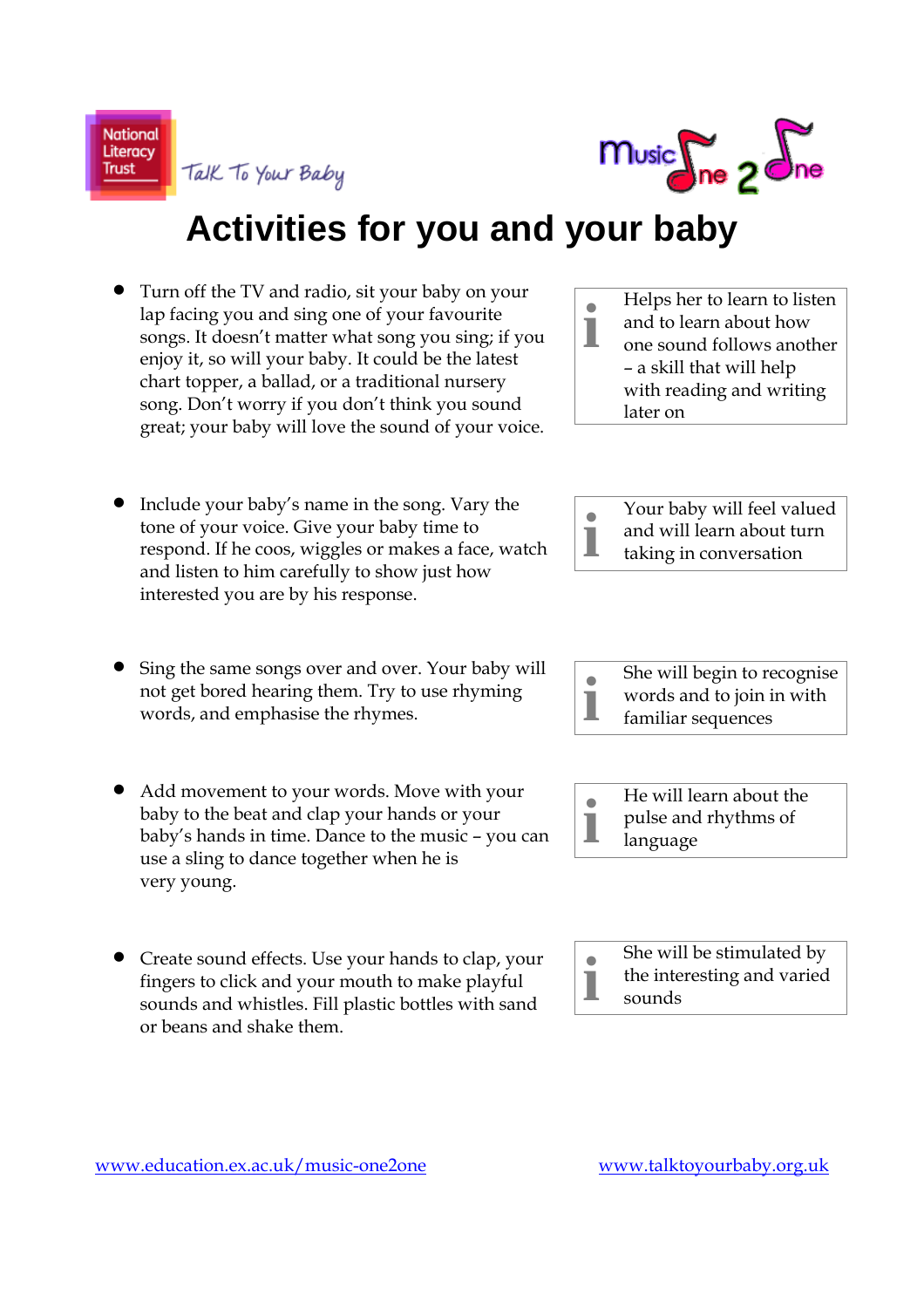

**Activities for groups**

• Create a treasure basket. Get a large box or basket and fill it with different musical instruments and sound makers. Anything that rattles, bangs or shakes is good. Small babies will enjoy high pitched sounds, such as the clinking of cutlery, bells or chimes. Sitting-up babies can make their own choices from the basket. Toddlers will enjoy making their own instruments, such as plastic bottles filled with beans or rice for shakers, or pots and wooden spoons for drums.

Talk To Your Baby

**National** Literacy

**Trust** 

- Play musical games. Small babies will enjoy being gently bounced, rocked or patted in time to music. Toddlers will enjoy games such as musical statues or musical chairs. They will also enjoy dancing to the beat of the music.
- Have regular song and rhyme sessions. Sing familiar songs and rhymes, include the children's names and add actions to emphasise aspects of rhyme and pulse. Give babies time to coo or babble with pleasure, and encourage toddlers to join in.
- Use music to relax. Make sure the children are comfortable and put on a music CD for them to listen to. Try different styles of music to suit the mood – lively music at the start of play time or relaxing tunes at the end of the day.
- **i** Young babies learn that they can make their own choices and can explore the relationship between movement and sound. They develop listening skills, learn to distinguish different sounds and develop their creativity and imagination
- **i** Children will enjoy the interaction, learn about the rhythm of language and explore their senses
- **i** Rhymes and songs help children recognise words, build their vocabulary and confidently socialise and express themselves
- **i** Listening skills will be developed and children will enjoy the calming effect of music